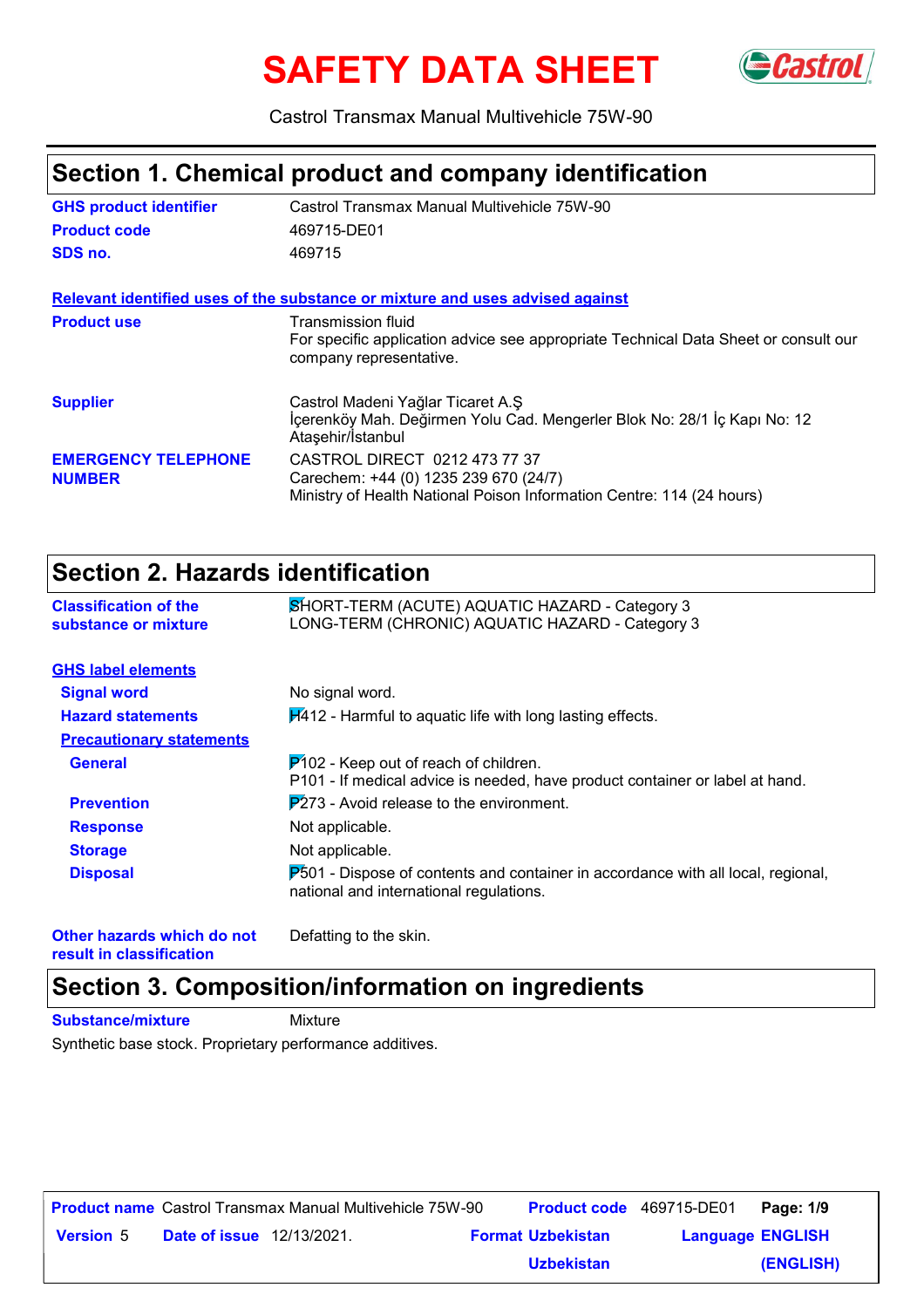# **Section 3. Composition/information on ingredients**

| <b>Ingredient name</b>                                                             | $\frac{9}{6}$ | <b>CAS number</b> |
|------------------------------------------------------------------------------------|---------------|-------------------|
| $\sqrt{p}$ ec-1-ene, dimers, hydrogenated                                          | ≥10 - ≤25     | 68649-11-6        |
| 1-Decene, homopolymer, hydrogenated                                                | $≥10 - ≤25$   | 68037-01-4        |
| Dec-1-ene, homopolymer, hydrogenated Dec-1-ene, oligomers,                         | $≥10 - ≤25$   | 68037-01-4        |
| hydrogenated                                                                       |               |                   |
| Distillates (petroleum), hydrotreated light paraffinic                             | ≤3            | 64742-55-8        |
| Phosphorodithioic acid, mixed O,O-bis(2-ethylhexyl and iso-Bu and iso-Pr) $\leq$ 3 |               | 85940-28-9        |
| esters, zinc salts                                                                 |               |                   |
| zinc isodecyl phosphorodithioate                                                   | ≤0.3          | 25103-54-2        |
| Methyl methacrylate                                                                | ≤0.3          | $80 - 62 - 6$     |
| 2,6-di-tert-butylphenol                                                            | ≤0.3          | 128-39-2          |
| isodecyl methacrylate                                                              | ≤0.3          | 29964-84-9        |

**There are no additional ingredients present which, within the current knowledge of the supplier and in the concentrations applicable, are classified as hazardous to health or the environment and hence require reporting in this section.**

**Occupational exposure limits, if available, are listed in Section 8.**

# **Section 4. First aid measures**

| <b>Description of necessary first aid measures</b> |                                                                                                                                                                                                                                                                                                |
|----------------------------------------------------|------------------------------------------------------------------------------------------------------------------------------------------------------------------------------------------------------------------------------------------------------------------------------------------------|
| <b>Inhalation</b>                                  | If inhaled, remove to fresh air. Get medical attention if symptoms occur.                                                                                                                                                                                                                      |
| <b>Ingestion</b>                                   | Do not induce vomiting unless directed to do so by medical personnel. Never give<br>anything by mouth to an unconscious person. If unconscious, place in recovery<br>position and get medical attention immediately. Get medical attention if adverse<br>health effects persist or are severe. |
| <b>Skin contact</b>                                | Wash skin thoroughly with soap and water or use recognised skin cleanser.<br>Remove contaminated clothing and shoes. Wash clothing before reuse. Clean<br>shoes thoroughly before reuse. Get medical attention if symptoms occur.                                                              |
| <b>Eye contact</b>                                 | In case of contact, immediately flush eyes with plenty of water for at least 15<br>minutes. Eyelids should be held away from the eyeball to ensure thorough rinsing.<br>Check for and remove any contact lenses. Get medical attention.                                                        |
|                                                    | Most important cumptamoloffects, squto and delayed                                                                                                                                                                                                                                             |

**Most important symptoms/effects, acute and delayed**

See Section 11 for more detailed information on health effects and symptoms.

**Indication of immediate medical attention and special treatment needed, if necessary**

| <b>Specific treatments</b>        | No specific treatment.                                                                                                                                                      |
|-----------------------------------|-----------------------------------------------------------------------------------------------------------------------------------------------------------------------------|
| <b>Notes to physician</b>         | Treatment should in general be symptomatic and directed to relieving any effects.                                                                                           |
| <b>Protection of first-aiders</b> | No action shall be taken involving any personal risk or without suitable training. It<br>may be dangerous to the person providing aid to give mouth-to-mouth resuscitation. |

# **Section 5. Firefighting measures**

| <b>Extinguishing media</b>                           |                                                                                                                                                                                                                                                                                                                         |
|------------------------------------------------------|-------------------------------------------------------------------------------------------------------------------------------------------------------------------------------------------------------------------------------------------------------------------------------------------------------------------------|
| <b>Suitable extinguishing</b><br>media               | Use foam or all-purpose dry chemical to extinguish.                                                                                                                                                                                                                                                                     |
| <b>Unsuitable extinguishing</b><br>media             | Do not use water jet.                                                                                                                                                                                                                                                                                                   |
| <b>Specific hazards arising</b><br>from the chemical | $\blacktriangleright$ fre water contaminated with this material must be contained and prevented from<br>being discharged to any waterway, sewer or drain. In a fire or if heated, a pressure<br>increase will occur and the container may burst. This material is harmful to aquatic<br>life with long lasting effects. |
| <b>Hazardous thermal</b><br>decomposition products   | Combustion products may include the following:<br>carbon oxides (CO, CO <sub>2</sub> ) (carbon monoxide, carbon dioxide)                                                                                                                                                                                                |

|                  |                                  | <b>Product name</b> Castrol Transmax Manual Multivehicle 75W-90 | <b>Product code</b> 469715-DE01 |                         | Page: 2/9 |
|------------------|----------------------------------|-----------------------------------------------------------------|---------------------------------|-------------------------|-----------|
| <b>Version 5</b> | <b>Date of issue</b> 12/13/2021. |                                                                 | <b>Format Uzbekistan</b>        | <b>Language ENGLISH</b> |           |
|                  |                                  |                                                                 | <b>Uzbekistan</b>               |                         | (ENGLISH) |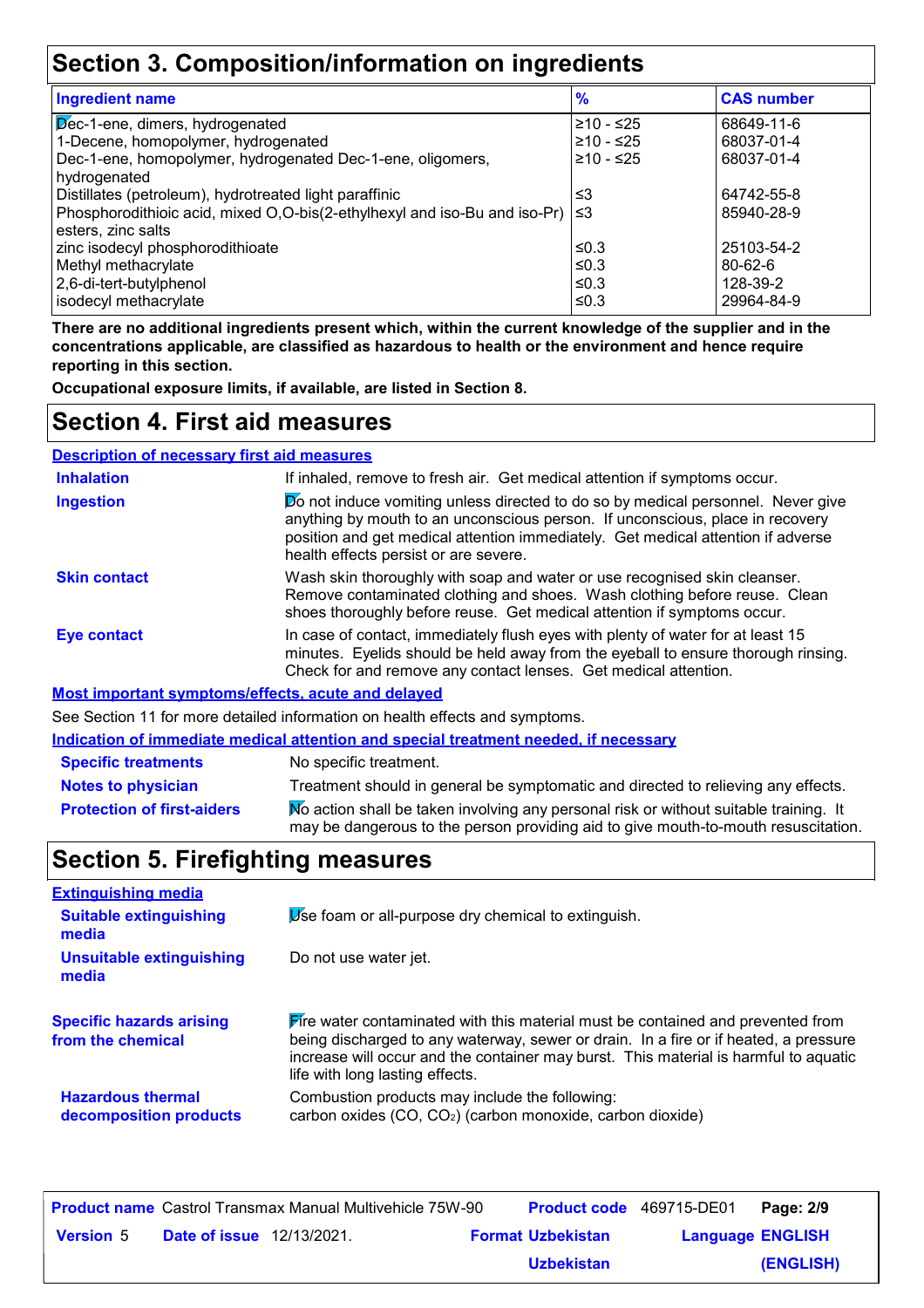# **Section 5. Firefighting measures**

| <b>Special protective actions</b><br>for fire-fighters | Promptly isolate the scene by removing all persons from the vicinity of the incident if<br>there is a fire. No action shall be taken involving any personal risk or without<br>suitable training. |
|--------------------------------------------------------|---------------------------------------------------------------------------------------------------------------------------------------------------------------------------------------------------|
| <b>Special protective</b>                              | Fire-fighters should wear positive pressure self-contained breathing apparatus                                                                                                                    |
| equipment for fire-fighters                            | (SCBA) and full turnout gear.                                                                                                                                                                     |

### **Section 6. Accidental release measures**

|  |  |  |                                                                                                                 | Personal precautions, protective equipment and emergency procedures |  |
|--|--|--|-----------------------------------------------------------------------------------------------------------------|---------------------------------------------------------------------|--|
|  |  |  | the contract of the contract of the contract of the contract of the contract of the contract of the contract of |                                                                     |  |

| For non-emergency<br>personnel                              | No action shall be taken involving any personal risk or without suitable training.<br>Evacuate surrounding areas. Keep unnecessary and unprotected personnel from<br>entering. Do not touch or walk through spilt material. Avoid breathing vapour or<br>mist. Provide adequate ventilation. Put on appropriate personal protective<br>equipment. Floors may be slippery; use care to avoid falling. Contact emergency<br>personnel.                                                                                     |  |  |  |  |
|-------------------------------------------------------------|--------------------------------------------------------------------------------------------------------------------------------------------------------------------------------------------------------------------------------------------------------------------------------------------------------------------------------------------------------------------------------------------------------------------------------------------------------------------------------------------------------------------------|--|--|--|--|
| For emergency responders                                    | <b>Entry into a confined space or poorly ventilated area contaminated with vapour, mist</b><br>or fume is extremely hazardous without the correct respiratory protective equipment<br>and a safe system of work. Wear self-contained breathing apparatus. Wear a<br>suitable chemical protective suit. Chemical resistant boots. See also the<br>information in "For non-emergency personnel".                                                                                                                           |  |  |  |  |
| <b>Environmental precautions</b>                            | Avoid dispersal of spilt material and runoff and contact with soil, waterways, drains<br>and sewers. Inform the relevant authorities if the product has caused environmental<br>pollution (sewers, waterways, soil or air). Water polluting material. May be harmful<br>to the environment if released in large quantities.                                                                                                                                                                                              |  |  |  |  |
| <b>Methods and material for containment and cleaning up</b> |                                                                                                                                                                                                                                                                                                                                                                                                                                                                                                                          |  |  |  |  |
| <b>Small spill</b>                                          | Stop leak if without risk. Move containers from spill area. Absorb with an inert<br>material and place in an appropriate waste disposal container. Dispose of via a<br>licensed waste disposal contractor.                                                                                                                                                                                                                                                                                                               |  |  |  |  |
| <b>Large spill</b>                                          | Stop leak if without risk. Move containers from spill area. Approach the release<br>from upwind. Prevent entry into sewers, water courses, basements or confined<br>areas. Contain and collect spillage with non-combustible, absorbent material e.g.<br>sand, earth, vermiculite or diatomaceous earth and place in container for disposal<br>according to local regulations. Contaminated absorbent material may pose the<br>same hazard as the spilt product. Dispose of via a licensed waste disposal<br>contractor. |  |  |  |  |

# **Section 7. Handling and storage**

### **Precautions for safe handling**

| <b>Protective measures</b>                       | $\mathbf{P}$ ut on appropriate personal protective equipment (see Section 8). Do not ingest.<br>Avoid contact with eyes, skin and clothing. Avoid breathing vapour or mist. Keep in<br>the original container or an approved alternative made from a compatible material,<br>kept tightly closed when not in use. Empty containers retain product residue and<br>can be hazardous. Do not reuse container. Avoid contact of spilt material and<br>runoff with soil and surface waterways. |
|--------------------------------------------------|-------------------------------------------------------------------------------------------------------------------------------------------------------------------------------------------------------------------------------------------------------------------------------------------------------------------------------------------------------------------------------------------------------------------------------------------------------------------------------------------|
| <b>Advice on general</b><br>occupational hygiene | Eating, drinking and smoking should be prohibited in areas where this material is<br>handled, stored and processed. Wash thoroughly after handling. Remove<br>contaminated clothing and protective equipment before entering eating areas. See<br>also Section 8 for additional information on hygiene measures.                                                                                                                                                                          |

|                  |                                  | <b>Product name</b> Castrol Transmax Manual Multivehicle 75W-90 | Product code 469715-DE01 |                         | Page: 3/9 |
|------------------|----------------------------------|-----------------------------------------------------------------|--------------------------|-------------------------|-----------|
| <b>Version 5</b> | <b>Date of issue</b> 12/13/2021. |                                                                 | <b>Format Uzbekistan</b> | <b>Language ENGLISH</b> |           |
|                  |                                  |                                                                 | <b>Uzbekistan</b>        |                         | (ENGLISH) |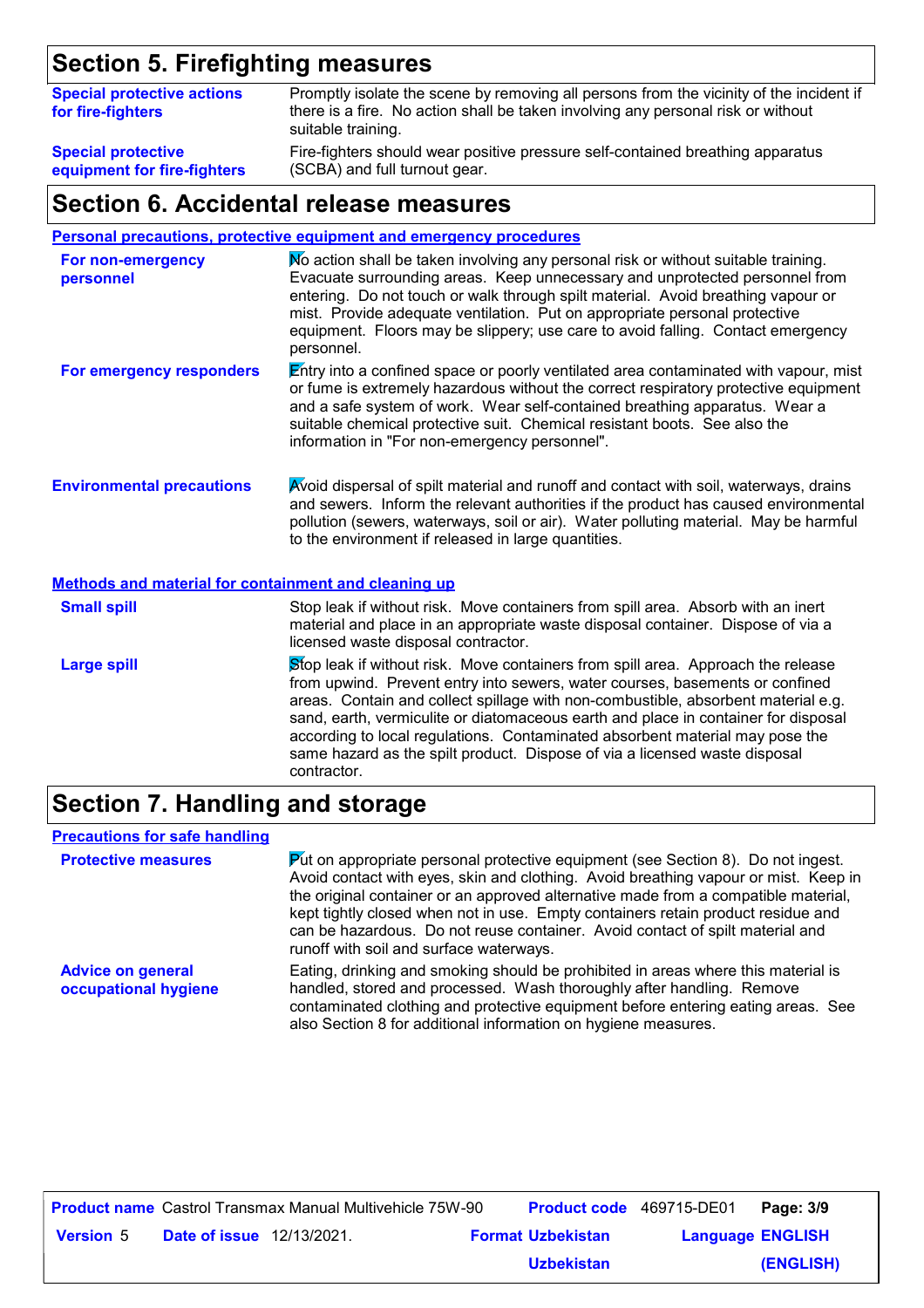# **Section 7. Handling and storage**

| <b>Conditions for safe storage,</b><br>including any<br>incompatibilities | Store in accordance with local regulations. Store in original container protected<br>from direct sunlight in a dry, cool and well-ventilated area, away from incompatible<br>materials (see Section 10) and food and drink. Keep container tightly closed and<br>sealed until ready for use. Store and use only in equipment/containers designed for<br>use with this product. Containers that have been opened must be carefully resealed<br>and kept upright to prevent leakage. Do not store in unlabelled containers. Use<br>appropriate containment to avoid environmental contamination. |
|---------------------------------------------------------------------------|------------------------------------------------------------------------------------------------------------------------------------------------------------------------------------------------------------------------------------------------------------------------------------------------------------------------------------------------------------------------------------------------------------------------------------------------------------------------------------------------------------------------------------------------------------------------------------------------|
| <b>Not suitable</b>                                                       | Prolonged exposure to elevated temperature.                                                                                                                                                                                                                                                                                                                                                                                                                                                                                                                                                    |

# **Section 8. Exposure controls/personal protection**

### **Control parameters**

**Occupational exposure limits**

| <b>Ingredient name</b>     | <b>Exposure limits</b>                                                                                                                                                                                                                                               |
|----------------------------|----------------------------------------------------------------------------------------------------------------------------------------------------------------------------------------------------------------------------------------------------------------------|
| <b>Methyl methacrylate</b> | <b>Ministry of Health and Social</b><br>Development MAC (Russian Federation).<br>TWA: 10 mg/m <sup>3</sup> 8 hours. Issued/Revised:<br>6/2003 Form: vapor and/or gases<br>STEL: 20 mg/m <sup>3</sup> 15 minutes. Issued/<br>Revised: 6/2003 Form: vapor and/or gases |

Whilst specific OELs for certain components may be shown in this section, other components may be present in any mist, vapour or dust produced. Therefore, the specific OELs may not be applicable to the product as a whole and are provided for guidance only.

| <b>Appropriate engineering</b><br><b>controls</b> | Provide exhaust ventilation or other engineering controls to keep the relevant<br>airborne concentrations below their respective occupational exposure limits.<br>All activities involving chemicals should be assessed for their risks to health, to<br>ensure exposures are adequately controlled. Personal protective equipment should<br>only be considered after other forms of control measures (e.g. engineering controls)<br>have been suitably evaluated. Personal protective equipment should conform to<br>appropriate standards, be suitable for use, be kept in good condition and properly<br>maintained.<br>Your supplier of personal protective equipment should be consulted for advice on<br>selection and appropriate standards. For further information contact your national<br>organisation for standards.<br>The final choice of protective equipment will depend upon a risk assessment. It is<br>important to ensure that all items of personal protective equipment are compatible. |
|---------------------------------------------------|---------------------------------------------------------------------------------------------------------------------------------------------------------------------------------------------------------------------------------------------------------------------------------------------------------------------------------------------------------------------------------------------------------------------------------------------------------------------------------------------------------------------------------------------------------------------------------------------------------------------------------------------------------------------------------------------------------------------------------------------------------------------------------------------------------------------------------------------------------------------------------------------------------------------------------------------------------------------------------------------------------------|
| <b>Environmental exposure</b><br>controls         | Emissions from ventilation or work process equipment should be checked to ensure<br>they comply with the requirements of environmental protection legislation. In some<br>cases, fume scrubbers, filters or engineering modifications to the process<br>equipment will be necessary to reduce emissions to acceptable levels.                                                                                                                                                                                                                                                                                                                                                                                                                                                                                                                                                                                                                                                                                 |
| <b>Individual protection measures</b>             |                                                                                                                                                                                                                                                                                                                                                                                                                                                                                                                                                                                                                                                                                                                                                                                                                                                                                                                                                                                                               |
| <b>Hygiene measures</b>                           | Wash hands, forearms and face thoroughly after handling chemical products, before<br>eating, smoking and using the lavatory and at the end of the working period.<br>Appropriate techniques should be used to remove potentially contaminated clothing.<br>Wash contaminated clothing before reusing. Ensure that eyewash stations and<br>safety showers are close to the workstation location.                                                                                                                                                                                                                                                                                                                                                                                                                                                                                                                                                                                                               |
| <b>Eye/face protection</b>                        | Safety glasses with side shields.                                                                                                                                                                                                                                                                                                                                                                                                                                                                                                                                                                                                                                                                                                                                                                                                                                                                                                                                                                             |

**Skin protection**

**Date of issue** 12/13/2021. **Version** 5 **Format Uzbekistan Language Product name** Castrol Transmax Manual Multivehicle 75W-90 **Product code** 469715-DE01 **Page: 4/9** | **Language ENGLISH (ENGLISH)** Product code 469715-DE01 Page: 4/9 **Uzbekistan**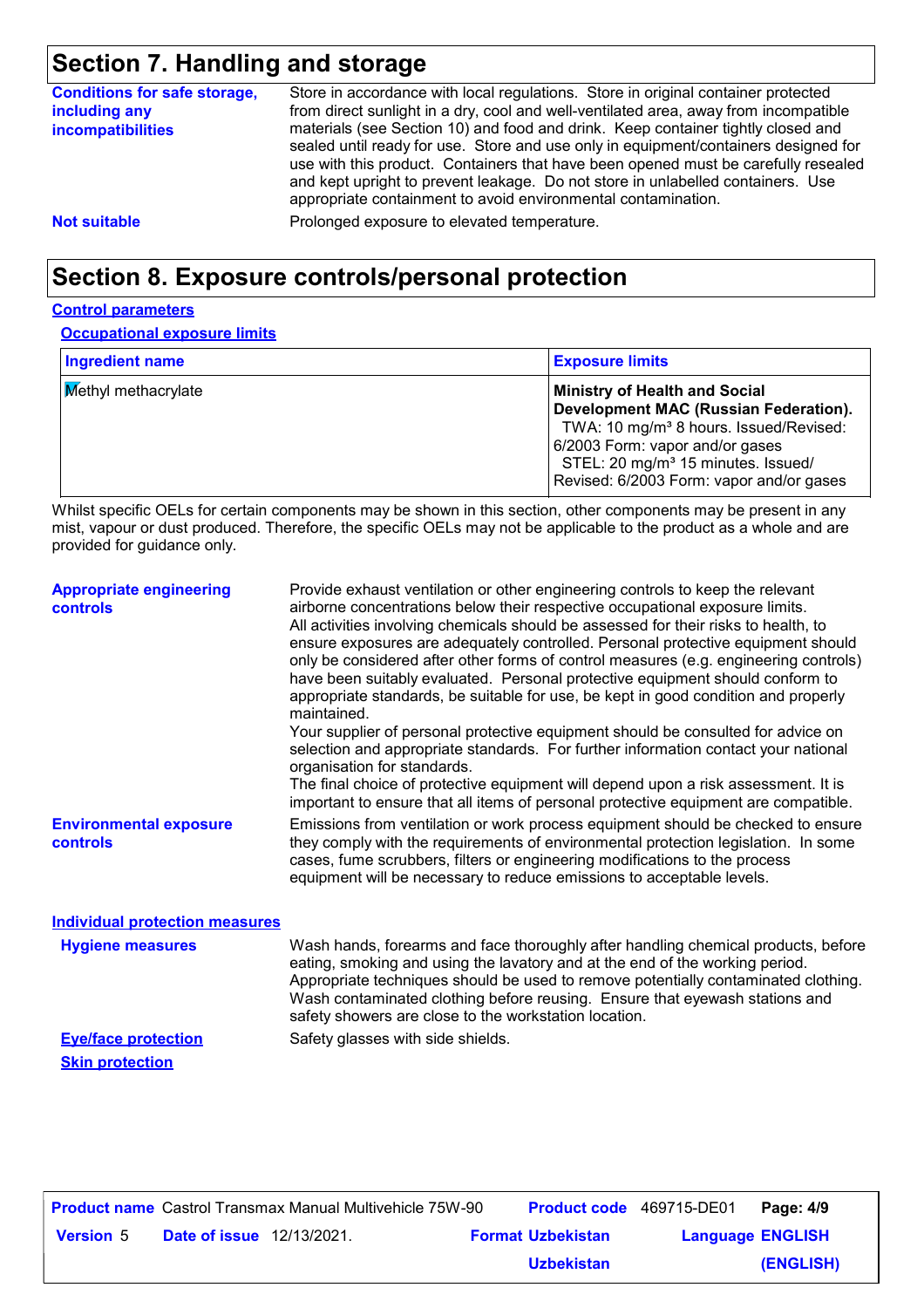# **Section 8. Exposure controls/personal protection**

|                               | -------- <u>--------</u>                                                                                                                                                                                                                                                                                                                                                                                                                                                                                                                                                                                                                                                                                                                                                                        |
|-------------------------------|-------------------------------------------------------------------------------------------------------------------------------------------------------------------------------------------------------------------------------------------------------------------------------------------------------------------------------------------------------------------------------------------------------------------------------------------------------------------------------------------------------------------------------------------------------------------------------------------------------------------------------------------------------------------------------------------------------------------------------------------------------------------------------------------------|
| <b>Hand protection</b>        | Wear protective gloves if prolonged or repeated contact is likely. Wear chemical<br>resistant gloves. Recommended: Nitrile gloves. The correct choice of protective<br>gloves depends upon the chemicals being handled, the conditions of work and use,<br>and the condition of the gloves (even the best chemically resistant glove will break<br>down after repeated chemical exposures). Most gloves provide only a short time of<br>protection before they must be discarded and replaced. Because specific work<br>environments and material handling practices vary, safety procedures should be<br>developed for each intended application. Gloves should therefore be chosen in<br>consultation with the supplier/manufacturer and with a full assessment of the<br>working conditions. |
| <b>Body protection</b>        | Use of protective clothing is good industrial practice.<br>Personal protective equipment for the body should be selected based on the task<br>being performed and the risks involved and should be approved by a specialist<br>before handling this product.<br>Cotton or polyester/cotton overalls will only provide protection against light<br>superficial contamination that will not soak through to the skin. Overalls should be<br>laundered on a regular basis. When the risk of skin exposure is high (e.g. when<br>cleaning up spillages or if there is a risk of splashing) then chemical resistant aprons<br>and/or impervious chemical suits and boots will be required.                                                                                                           |
| <b>Respiratory protection</b> | In case of insufficient ventilation, wear suitable respiratory equipment.<br>The correct choice of respiratory protection depends upon the chemicals being<br>handled, the conditions of work and use, and the condition of the respiratory<br>equipment. Safety procedures should be developed for each intended application.<br>Respiratory protection equipment should therefore be chosen in consultation with<br>the supplier/manufacturer and with a full assessment of the working conditions.                                                                                                                                                                                                                                                                                           |

# **Section 9. Physical and chemical properties**

The conditions of measurement of all properties are at standard temperature and pressure unless otherwise indicated.

### **Appearance**

| <b>Physical state</b>                                             | Liquid.                                   |       |        |                         |              |  |
|-------------------------------------------------------------------|-------------------------------------------|-------|--------|-------------------------|--------------|--|
| <b>Colour</b>                                                     | Amber.                                    |       |        |                         |              |  |
| <b>Odour</b>                                                      | Not available.                            |       |        |                         |              |  |
| <b>Odour threshold</b>                                            | Not available.                            |       |        |                         |              |  |
| рH                                                                | Not applicable.                           |       |        |                         |              |  |
| <b>Melting point</b>                                              | Not available.                            |       |        |                         |              |  |
| <b>Boiling point, initial boiling</b><br>point, and boiling range | Not available.                            |       |        |                         |              |  |
| <b>Flash point</b>                                                | Open cup: >180°C (>356°F) [Cleveland]     |       |        |                         |              |  |
| <b>Evaporation rate</b>                                           | Not available.                            |       |        |                         |              |  |
| <b>Flammability</b>                                               | Not applicable. Based on - Physical state |       |        |                         |              |  |
| Lower and upper explosion<br>limit/flammability limit             | Not available.                            |       |        |                         |              |  |
| <b>Vapour pressure</b>                                            |                                           |       |        | Vapour Pressure at 20°C | <b>Vapou</b> |  |
|                                                                   | <b>Ingredient name</b>                    | mm Hg | kPa    | <b>Method</b>           | mm<br>Hg     |  |
|                                                                   | Dec-1-ene, dimers,<br>hydrogenated        | 0.01  | 0.0013 | <b>ASTME</b><br>1194-87 |              |  |
|                                                                   | 1-Decene,                                 | 0     | 0      | <b>ASTM E</b>           |              |  |

homopolymer, hydrogenated

hydrotreated heavy

Distillates (petroleum), <0.08

paraffinic Distillates (petroleum),  $\vert$ <0.08  $\vert$ <0.011  $\vert$ ASTM D 5191 **Date of issue** 12/13/2021. **Version** 5 **Format Uzbekistan Language Product name** Castrol Transmax Manual Multivehicle 75W-90 **Product code** 469715-DE01 **Page: 5/9** | **Language ENGLISH** Product code 469715-DE01 Page: 5/9

**Vapour Pressure at 20˚C Vapour pressure at 50˚C**

**kPa Method**

**(ENGLISH)**

1194-87

<0.08 <0.011 ASTM D 5191

**Uzbekistan**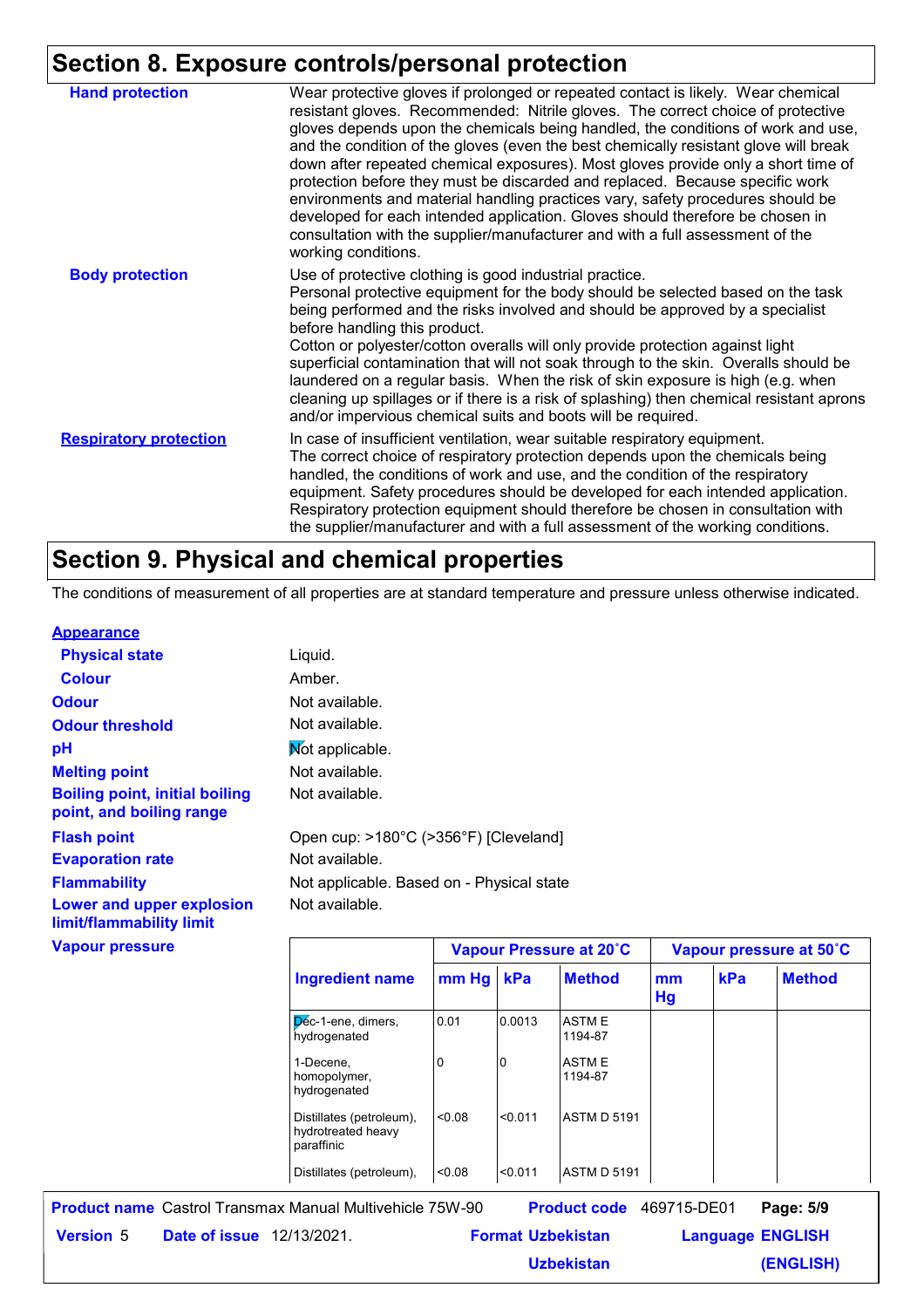| Section 9. Physical and chemical properties       |                                                                                                                                     |        |              |                    |                |                            |  |
|---------------------------------------------------|-------------------------------------------------------------------------------------------------------------------------------------|--------|--------------|--------------------|----------------|----------------------------|--|
|                                                   | hydrotreated light<br>paraffinic                                                                                                    |        |              |                    |                |                            |  |
|                                                   | Distillates (petroleum),<br>solvent-dewaxed heavy<br>paraffinic                                                                     | < 0.08 | < 0.011      | <b>ASTM D 5191</b> |                |                            |  |
| <b>Relative vapour density</b>                    | Not available.                                                                                                                      |        |              |                    |                |                            |  |
| <b>Relative density</b>                           | Not available.                                                                                                                      |        |              |                    |                |                            |  |
| <b>Density</b>                                    | $<$ 1000 kg/m <sup>3</sup> (<1 g/cm <sup>3</sup> ) at 15 <sup>°</sup> C                                                             |        |              |                    |                |                            |  |
| <b>Solubility</b>                                 | insoluble in water.                                                                                                                 |        |              |                    |                |                            |  |
| <b>Partition coefficient: n-</b><br>octanol/water | Not applicable.                                                                                                                     |        |              |                    |                |                            |  |
| <b>Auto-ignition temperature</b>                  | <b>Ingredient name</b>                                                                                                              |        | $\mathbf{C}$ |                    | °F             | <b>Method</b>              |  |
|                                                   | Dec-1-ene, dimers, hydrogenated                                                                                                     |        | 324          |                    | 615.2          | <b>ASTM D 2158</b>         |  |
|                                                   | 1-Decene, homopolymer,<br>hydrogenated                                                                                              |        | 343 to 369   |                    | 649.4 to 696.2 | <b>ASTM D 2159</b>         |  |
|                                                   | Dec-1-ene, homopolymer,<br>hydrogenated Dec-1-ene, oligomers,<br>hydrogenated                                                       |        | 343 to 369   |                    |                | 649.4 to 696.2 ASTM D 2159 |  |
| <b>Decomposition temperature</b>                  | Not available.                                                                                                                      |        |              |                    |                |                            |  |
| <b>Viscosity</b>                                  | Kinematic: 76 mm <sup>2</sup> /s (76 cSt) at 40 $^{\circ}$ C<br>Kinematic: 15.09 mm <sup>2</sup> /s (15.09 cSt) at 100 $^{\circ}$ C |        |              |                    |                |                            |  |
| <b>Particle characteristics</b>                   |                                                                                                                                     |        |              |                    |                |                            |  |
| <b>Median particle size</b>                       | Mot applicable.                                                                                                                     |        |              |                    |                |                            |  |

# **Section 10. Stability and reactivity**

| <b>Reactivity</b>                            | No specific test data available for this product. Refer to Conditions to avoid and<br>Incompatible materials for additional information.                                   |
|----------------------------------------------|----------------------------------------------------------------------------------------------------------------------------------------------------------------------------|
| <b>Chemical stability</b>                    | The product is stable.                                                                                                                                                     |
| <b>Possibility of hazardous</b><br>reactions | Under normal conditions of storage and use, hazardous reactions will not occur.<br>Under normal conditions of storage and use, hazardous polymerisation will not<br>occur. |
| <b>Conditions to avoid</b>                   | Avoid all possible sources of ignition (spark or flame).                                                                                                                   |
| <b>Incompatible materials</b>                | Reactive or incompatible with the following materials: oxidising materials.                                                                                                |
| <b>Hazardous decomposition</b><br>products   | Under normal conditions of storage and use, hazardous decomposition products<br>should not be produced.                                                                    |

# **Section 11. Toxicological information**

### **Aspiration hazard Information on toxicological effects**

| <b>ASPITATIVIT HAZATU</b>                                                                                                            |                                                                                                                         |
|--------------------------------------------------------------------------------------------------------------------------------------|-------------------------------------------------------------------------------------------------------------------------|
| <b>Name</b>                                                                                                                          | <b>Result</b>                                                                                                           |
| Dec-1-ene, dimers, hydrogenated<br>1-Decene, homopolymer, hydrogenated<br>Dec-1-ene, homopolymer, hydrogenated Dec-1-ene, oligomers, | <b>ASPIRATION HAZARD - Category 1</b><br><b>ASPIRATION HAZARD - Category 1</b><br><b>ASPIRATION HAZARD - Category 1</b> |
| hydrogenated<br>Distillates (petroleum), hydrotreated light paraffinic                                                               | <b>ASPIRATION HAZARD - Category 1</b>                                                                                   |

|                  |                                  | <b>Product name</b> Castrol Transmax Manual Multivehicle 75W-90 | <b>Product code</b> 469715-DE01 |                         | Page: 6/9 |
|------------------|----------------------------------|-----------------------------------------------------------------|---------------------------------|-------------------------|-----------|
| <b>Version 5</b> | <b>Date of issue</b> 12/13/2021. |                                                                 | <b>Format Uzbekistan</b>        | <b>Language ENGLISH</b> |           |
|                  |                                  |                                                                 | <b>Uzbekistan</b>               |                         | (ENGLISH) |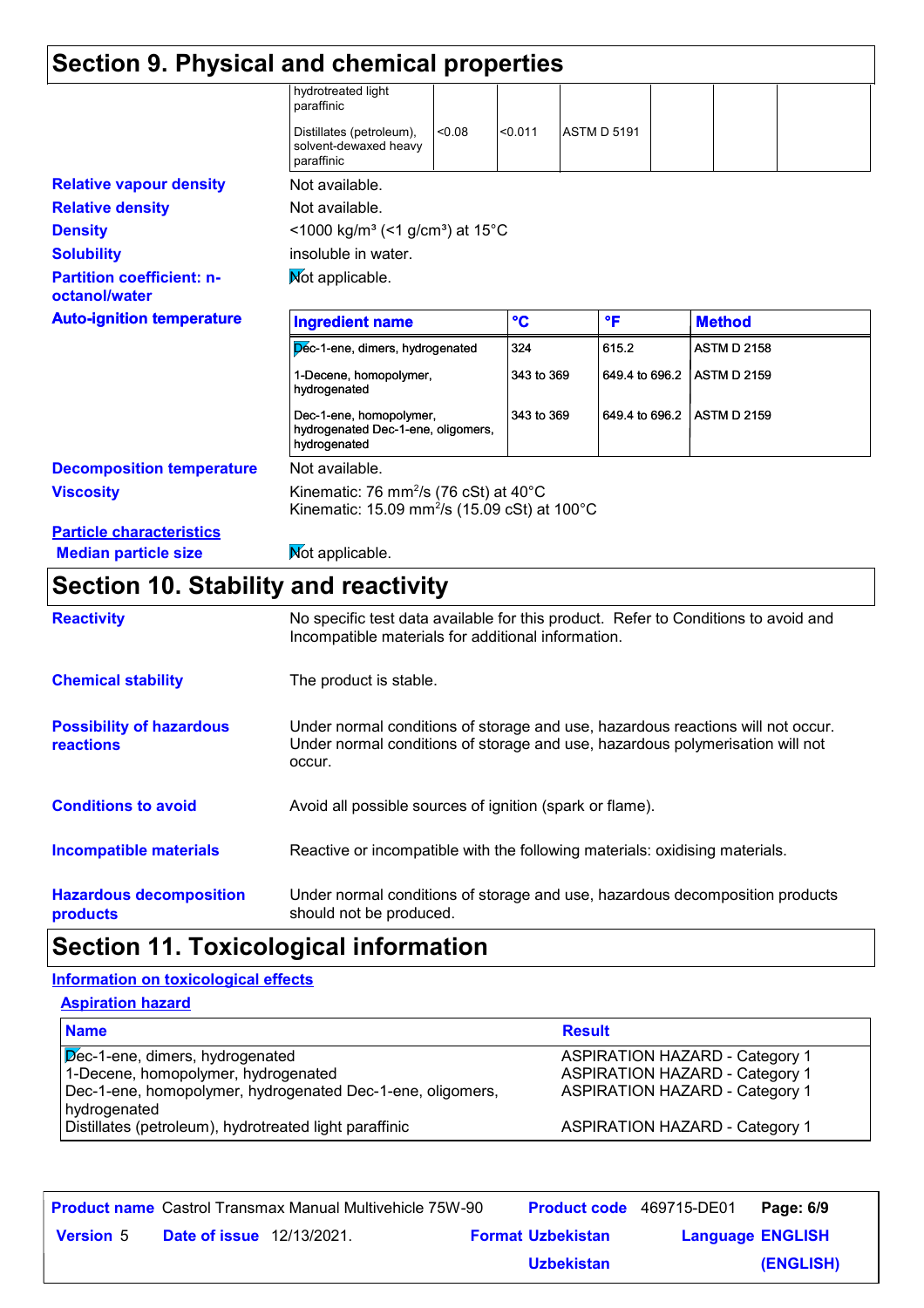# **Section 11. Toxicological information**

| <b>Information on likely routes</b><br>of exposure | Routes of entry anticipated: Dermal, Inhalation.                                                                            |  |  |  |  |
|----------------------------------------------------|-----------------------------------------------------------------------------------------------------------------------------|--|--|--|--|
| <b>Potential acute health effects</b>              |                                                                                                                             |  |  |  |  |
| <b>Eye contact</b>                                 | No known significant effects or critical hazards.                                                                           |  |  |  |  |
| <b>Inhalation</b>                                  | Vapour inhalation under ambient conditions is not normally a problem due to low<br>vapour pressure.                         |  |  |  |  |
| <b>Skin contact</b>                                | Defatting to the skin. May cause skin dryness and irritation.                                                               |  |  |  |  |
| <b>Ingestion</b>                                   | No known significant effects or critical hazards.                                                                           |  |  |  |  |
|                                                    | <b>Symptoms related to the physical, chemical and toxicological characteristics</b>                                         |  |  |  |  |
| <b>Eye contact</b>                                 | No specific data.                                                                                                           |  |  |  |  |
| <b>Inhalation</b>                                  | May be harmful by inhalation if exposure to vapour, mists or fumes resulting from<br>thermal decomposition products occurs. |  |  |  |  |
| <b>Skin contact</b>                                | Adverse symptoms may include the following:<br>irritation<br>dryness<br>cracking                                            |  |  |  |  |
| <b>Ingestion</b>                                   | No specific data.                                                                                                           |  |  |  |  |
|                                                    | Delayed and immediate effects as well as chronic effects from short and long-term exposure                                  |  |  |  |  |
| <b>Eye contact</b>                                 | Potential risk of transient stinging or redness if accidental eye contact occurs.                                           |  |  |  |  |
| <b>Inhalation</b>                                  | Overexposure to the inhalation of airborne droplets or aerosols may cause irritation<br>of the respiratory tract.           |  |  |  |  |
| <b>Skin contact</b>                                | Prolonged or repeated contact can defat the skin and lead to irritation, cracking and/<br>or dermatitis.                    |  |  |  |  |
| <b>Ingestion</b>                                   | Ingestion of large quantities may cause nausea and diarrhoea.                                                               |  |  |  |  |
| <b>Potential chronic health effects</b>            |                                                                                                                             |  |  |  |  |
| <b>General</b>                                     | No known significant effects or critical hazards.                                                                           |  |  |  |  |
| <b>Carcinogenicity</b>                             | No known significant effects or critical hazards.                                                                           |  |  |  |  |
| <b>Mutagenicity</b>                                | No known significant effects or critical hazards.                                                                           |  |  |  |  |
| <b>Teratogenicity</b>                              | No known significant effects or critical hazards.                                                                           |  |  |  |  |
| <b>Developmental effects</b>                       | No known significant effects or critical hazards.                                                                           |  |  |  |  |
| <b>Fertility effects</b>                           | No known significant effects or critical hazards.                                                                           |  |  |  |  |

### **Numerical measures of toxicity**

| <b>Acute toxicity estimates</b>            |                  |  |  |  |  |
|--------------------------------------------|------------------|--|--|--|--|
| Route                                      | <b>ATE value</b> |  |  |  |  |
| $\mathsf{In}$ infinition (dusts and mists) | $6.02$ mg/l      |  |  |  |  |

# **Section 12. Ecological information**

**Environmental effects** This material is harmful to aquatic life with long lasting effects.

### **Persistence and degradability**

Not expected to be rapidly degradable.

### **Bioaccumulative potential**

This product is not expected to bioaccumulate through food chains in the environment.

|                  |                                  | <b>Product name</b> Castrol Transmax Manual Multivehicle 75W-90 | <b>Product code</b> 469715-DE01 |                         | Page: 7/9 |
|------------------|----------------------------------|-----------------------------------------------------------------|---------------------------------|-------------------------|-----------|
| <b>Version 5</b> | <b>Date of issue</b> 12/13/2021. |                                                                 | <b>Format Uzbekistan</b>        | <b>Language ENGLISH</b> |           |
|                  |                                  |                                                                 | <b>Uzbekistan</b>               |                         | (ENGLISH) |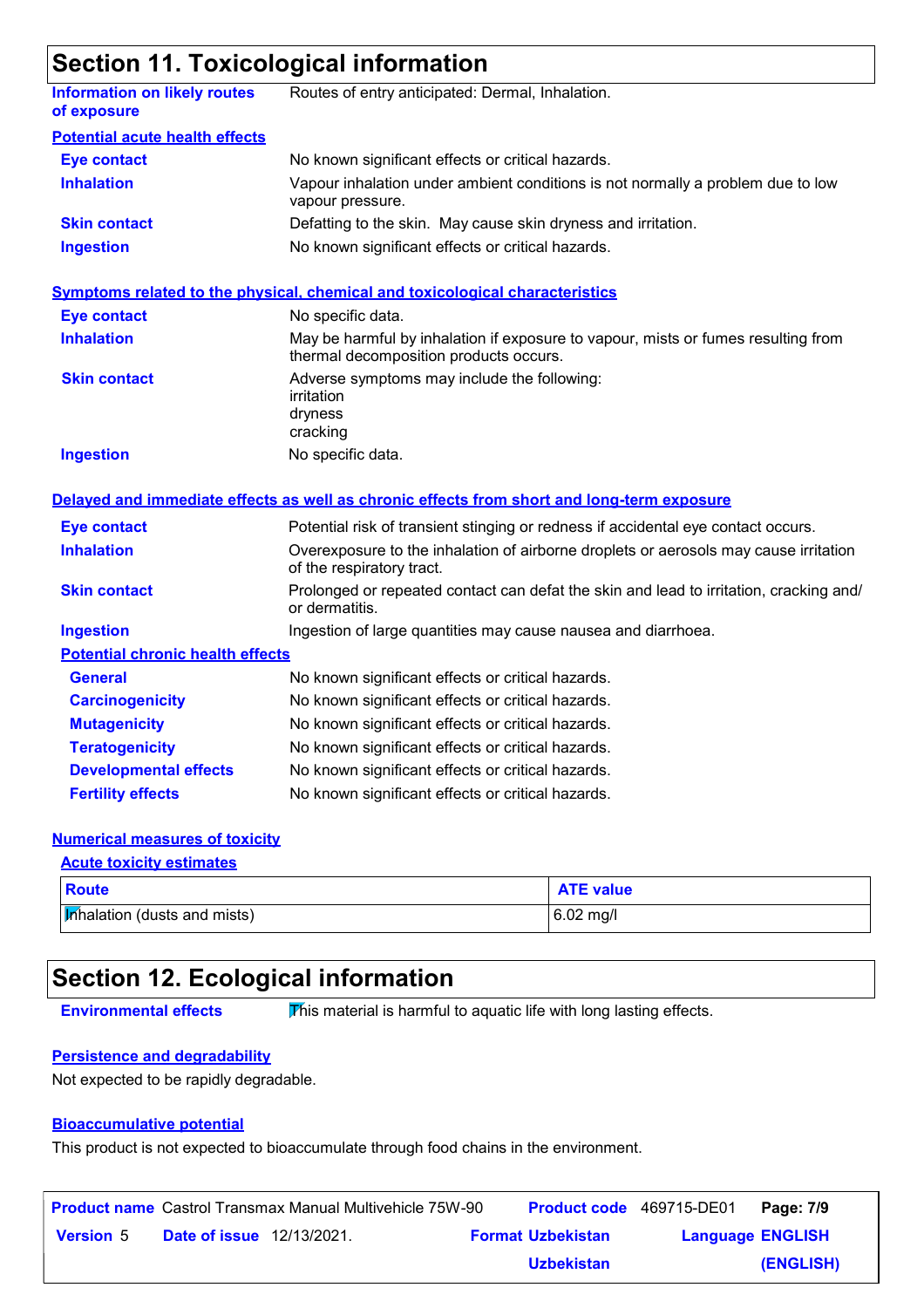# **Section 12. Ecological information**

### **Mobility in soil**

**Mobility** Spillages may penetrate the soil causing ground water contamination.

**Other ecological information** Spills may form a film on water surfaces causing physical damage to organisms. Oxygen transfer could also be impaired.

# **Section 13. Disposal considerations**

The generation of waste should be avoided or minimised wherever possible. Significant quantities of waste product residues should not be disposed of via the foul sewer but processed in a suitable effluent treatment plant. Dispose of surplus and non-recyclable products via a licensed waste disposal contractor. Disposal of this product, solutions and any by-products should at all times comply with the requirements of environmental protection and waste disposal legislation and any regional local authority requirements. Waste packaging should be recycled. Incineration or landfill should only be considered when recycling is not feasible. This material and its container must be disposed of in a safe way. Care should be taken when handling emptied containers that have not been cleaned or rinsed out. Empty containers or liners may retain some product residues. Avoid dispersal of spilt material and runoff and contact with soil, waterways, drains and sewers. **Disposal methods**

# **Section 14. Transport information**

|                                      | <b>IMDG</b>              | <b>IATA</b>    |
|--------------------------------------|--------------------------|----------------|
| <b>UN number</b>                     | Not regulated.           | Not regulated. |
| <b>UN proper</b><br>shipping name    | ۰                        | $\blacksquare$ |
| <b>Transport hazard</b><br>class(es) | $\overline{\phantom{a}}$ | ۰              |
| <b>Packing group</b>                 | $\blacksquare$           | $\blacksquare$ |
| <b>Environmental</b><br>hazards      | No.                      | No.            |
| <b>Additional</b><br>information     | ۰                        | $\blacksquare$ |

**Special precautions for user** Not available.

# **Section 15. Regulatory information**

| <b>Regulation according to other foreign laws</b> |                                                                                                                               |
|---------------------------------------------------|-------------------------------------------------------------------------------------------------------------------------------|
| <b>REACH Status</b>                               | $\blacktriangleright$ or the REACH status of this product please consult your company contact, as<br>identified in Section 1. |
| <b>United States inventory</b><br>(TSCA 8b)       | All components are active or exempted.                                                                                        |
| <b>Australia inventory (AIIC)</b>                 | All components are listed or exempted.                                                                                        |
| <b>Canada inventory</b>                           | All components are listed or exempted.                                                                                        |
| <b>China inventory (IECSC)</b>                    | All components are listed or exempted.                                                                                        |

|                  |                                  | <b>Product name</b> Castrol Transmax Manual Multivehicle 75W-90 | <b>Product code</b> 469715-DE01 |                         | Page: 8/9 |
|------------------|----------------------------------|-----------------------------------------------------------------|---------------------------------|-------------------------|-----------|
| <b>Version 5</b> | <b>Date of issue</b> 12/13/2021. |                                                                 | <b>Format Uzbekistan</b>        | <b>Language ENGLISH</b> |           |
|                  |                                  |                                                                 | <b>Uzbekistan</b>               |                         | (ENGLISH) |